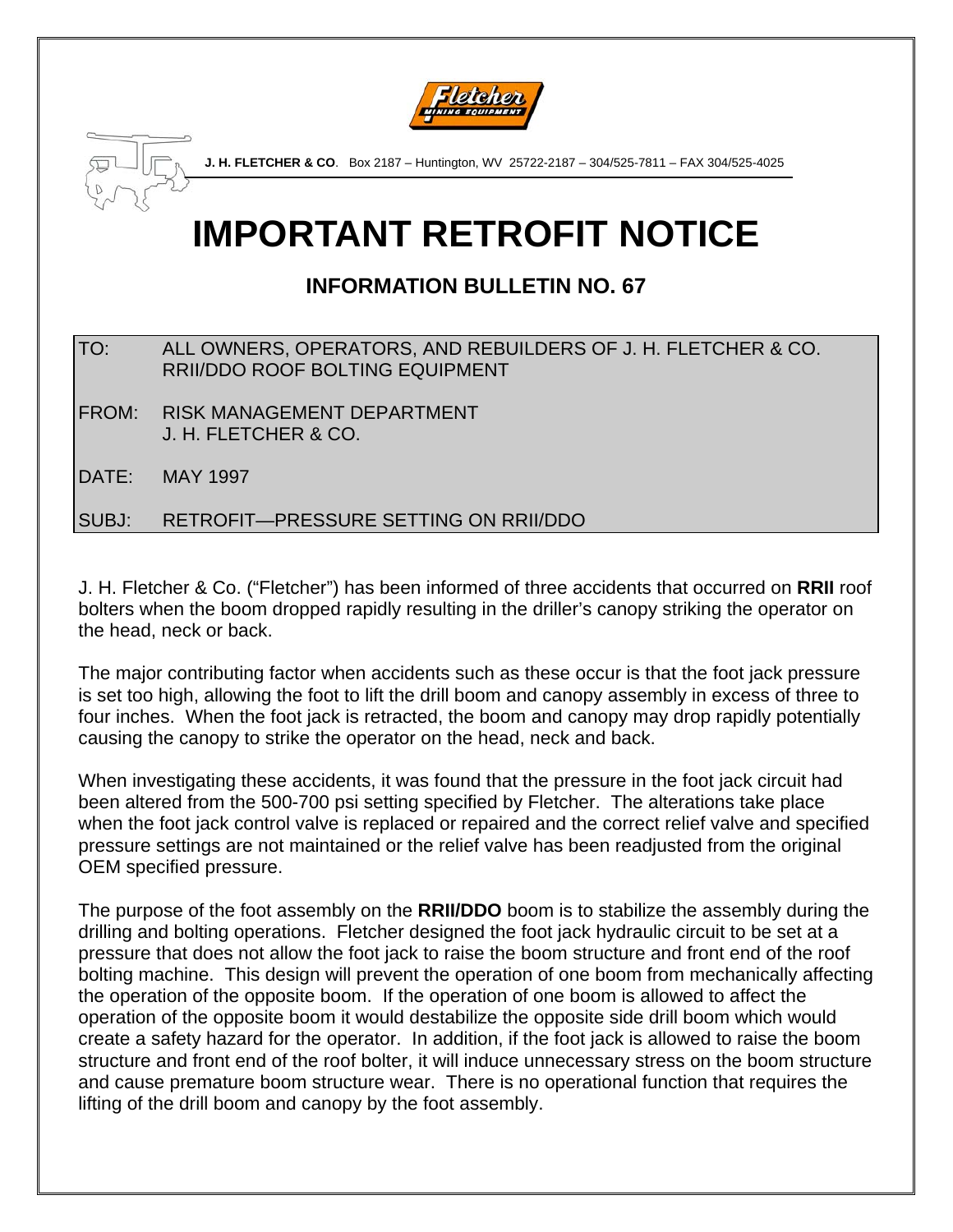Information Bulletin No. 67 Subject: Retrofit -- Pressure Setting on RRII/DDO Date: May 1997 Page 2

It is imperative to maintain the specified pressure in the foot jack circuit. Since we are now aware of instances where this is not being done, we will provide an orificed check valve kit to be installed into the foot jack circuit. This will prevent the rapid dropping of the drill canopy if the foot jack is capable of raising the boom structure, but it will not prevent the mechanical interaction between the drill booms.

To initiate this program, we are recommending the following be done immediately:

- 1. Educate your operators that if the foot jack lifts the boom and canopy in excess of 4 inches, they should immediately notify management of this problem.
- 2. Evaluate all **DDO** and **RRII** roof bolting machines to determine whether or not these conditions exist. If they do exist, reduce the pressure in the foot jack circuit to a point where the foot jack will not raise the boom and front end of the roof bolting machine. If this cannot be done, notify Fletcher for assistance.
- 3. Maintenance personnel must make sure that replacement parts meet OEM specifications and relief valve settings are adjusted to recommended OEM standards. Failure to meet OEM specifications and standards could cause serious injury or death.
- 4. The orificed check valve to be installed in each **DDO/RRII** foot jack circuit will be provided by Fletcher free of charge (see drawing 18-97-7/A for RRII or drawing 20-97-10/A for DDO).

Fletcher emphasizes that you should consider this situation an immediate safety concern that requires prompt notification to all maintenance personnel, operators and potential operators of **RRII** and **DDO** machines.

Fletcher requests that you post this notice in a conspicuous place and provide a personal copy to each employee who might be exposed to this potential hazard.

To obtain a retrofit kit, call the Fletcher Service Department at 304/525-7811 with the serial number, specific kit number (see drawing 18-97-7/A for RRII or drawing 20-97-10/A for DDO) and proper shipping address. Once you have retrofitted the **DDO/RRII** roof drill with this orificed check valve, please return the **RETROFIT VERIFICATION FORM** provided in this document. If you no longer own or operate this model of equipment, please provide new ownership or machine disposition information by completing side two of the **RETROFIT VERIFICATION FORM**.

If you have any questions or need assistance from our Service Department to evaluate your machine or implement this retrofit, please call the Sales Department or your local Fletcher field representative at 304/525-7811.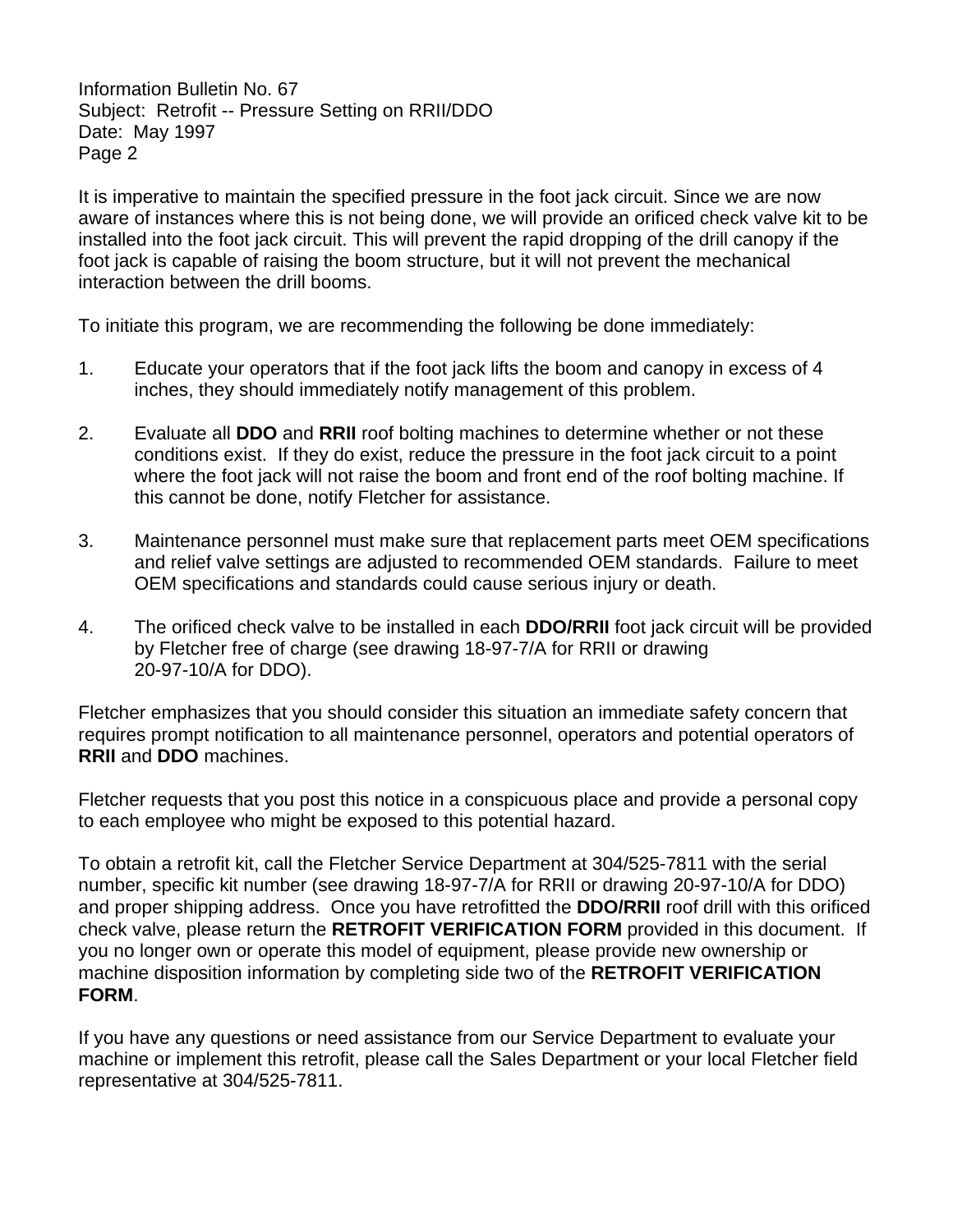Information Bulletin No. 67 Subject: Retrofit -- Pressure Setting on RRII/DDO Date: May 1997

### **RETROFIT VERIFICATION FORM**

Please complete and return this Retrofit Verification Form after the orifice check valve has been installed. Your cooperation in identifying transferred, sold, and permanently out-of-service equipment is appreciated.

( ) Our company has complied with this retrofit; provide model(s) and serial number(s).

\_\_\_\_\_\_\_\_\_\_\_\_\_\_\_\_\_\_\_\_\_\_\_\_\_\_\_\_\_\_\_\_\_\_\_\_\_\_\_\_\_\_\_\_\_\_\_\_\_\_\_\_\_\_\_\_\_\_\_\_\_\_\_\_\_\_\_\_\_\_\_\_\_\_\_\_

( ) Our company is not affected by this retrofit.

## **RETROFIT ORIFICE CHECK VALVE HAS BEEN INSTALLED IN THE FOLLOWING EQUIPMENT:**

| MODEL:<br>SERIAL NO.: ______________________________                                                                                                                         |                                                                                   |
|------------------------------------------------------------------------------------------------------------------------------------------------------------------------------|-----------------------------------------------------------------------------------|
| MODEL:<br>SERIAL NO.: ______________________________                                                                                                                         | MODEL: ___________________________<br>SERIAL NO.:______________________________   |
| MODEL:<br><u> 1980 - Andrea Andrew Maria (h. 1980).</u><br>SERIAL NO.: _____________________________                                                                         | MODEL: ___________________________<br>SERIAL NO.: ___________________________     |
| MODEL:<br><u> 2000 - 2000 - 2000 - 2000 - 2000 - 2000 - 2000 - 2000 - 2000 - 2000 - 2000 - 2000 - 2000 - 2000 - 2000 - 200</u><br>SERIAL NO.: ______________________________ | MODEL: ____________________________<br>SERIAL NO.:_______________________________ |
| MODEL:<br><u> 1980 - Jan Barbara, manazarta bashkar ta shekara ta 1980 - Andrea San A</u><br>SERIAL NO.: ______________________________                                      | MODEL: ___________________________<br>SERIAL NO.: _____________________________   |
| MODEL:<br>SERIAL NO.: __________________________________                                                                                                                     |                                                                                   |

**PLEASE TAKE A MOMENT TO COMPLETE SIDE TWO OF THIS FORM.**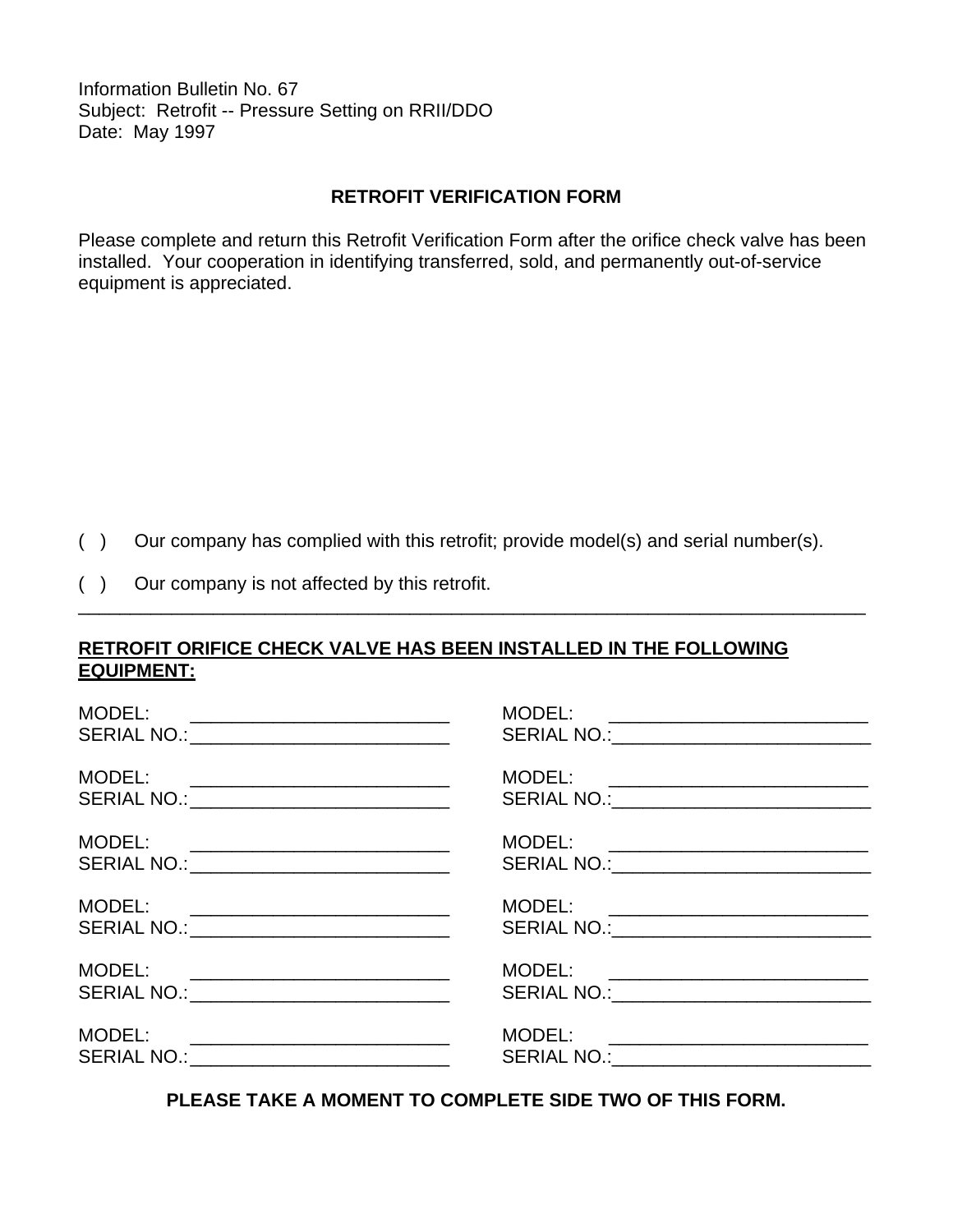Information Bulletin No. 67 Subject: Retrofit -- Pressure Setting on RRII/DDO Date: May 1997

#### **INACTIVE EQUIPMENT DISPOSITION**

#### SOLD OR TRANSFERRED EQUIPMENT:

| MODEL:<br>SERIAL NO.: ____________________________                                                                   | OWNER:<br>ADDRESS:<br><u> 2002 - Jan James James James James James James James James James James James James James James James James Ja</u>                         |
|----------------------------------------------------------------------------------------------------------------------|---------------------------------------------------------------------------------------------------------------------------------------------------------------------|
|                                                                                                                      | TRANSACTION DATE: ________________________                                                                                                                          |
| MODEL:<br><u> 2002 - Jan James James Barnett, fransk politik (d. 1882)</u><br>SERIAL NO.: __________________________ | OWNER:<br>ADDRESS:<br><u> Alexandria de la contrada de la contrada de la contrada de la contrada de la contrada de la contrada de la c</u>                          |
|                                                                                                                      | PHONE NO.:<br>TRANSACTION DATE:                                                                                                                                     |
| MODEL:<br>SERIAL NO.: _________________________                                                                      | OWNER:                                                                                                                                                              |
|                                                                                                                      | PHONE NO.:<br>TRANSACTION DATE: _________________________                                                                                                           |
| MODEL:<br>MODEL:<br>SERIAL NO.: _____________________________                                                        | OWNER:                                                                                                                                                              |
|                                                                                                                      | <u> 2000 - Jan James James James James James James James James James James James James James James James James Ja</u><br>TRANSACTION DATE: ________________________ |
| EQUIPMENT THAT IS PERMANENTLY OUT-OF-SERVICE:                                                                        |                                                                                                                                                                     |
| MODEL:<br>SERIAL NO.: ____________________________                                                                   |                                                                                                                                                                     |
| MODEL:<br>SERIAL NO.: ____________________________                                                                   |                                                                                                                                                                     |
| MODEL:<br><u> 1980 - Jan James James Barnett, fizik eta idazlear (</u><br>SERIAL NO.: __________________________     | MODEL:                                                                                                                                                              |
| COMMENT:                                                                                                             |                                                                                                                                                                     |
| Dated:                                                                                                               |                                                                                                                                                                     |
| CM No.:                                                                                                              | <b>Authorized Representative</b>                                                                                                                                    |